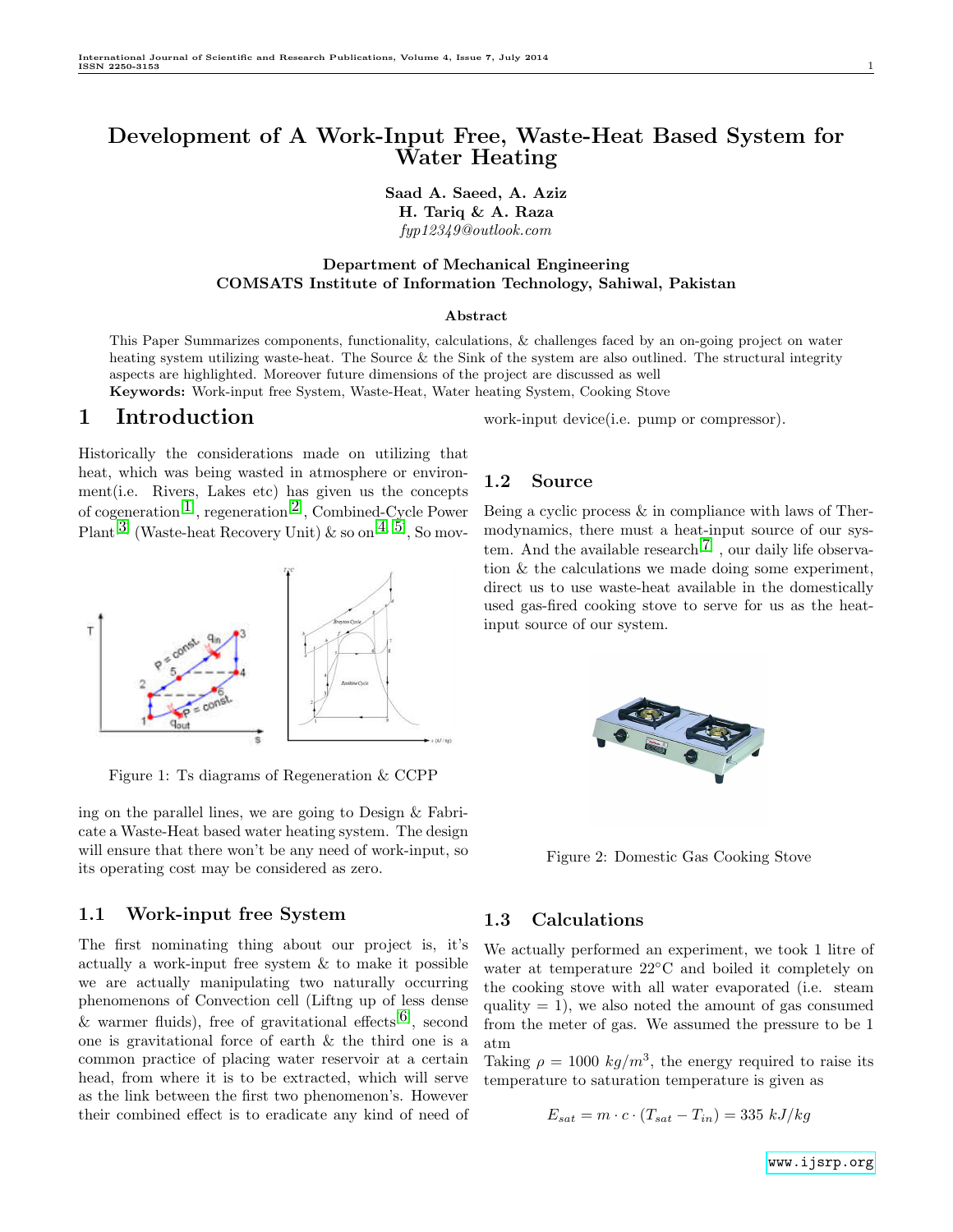where  $m = mass = 1kq$ c = specific heat of water =  $4.190 \text{ kJ/kg} \cdot K$  $T_{sat} = 100\degree C$  and  $T_{in} = 22\degree C$ 

And the latent heat of vaporization at 1 atm Pressure &  $100^{\circ}C$  is  $(h_{fg})$  2257 kJ/Kg<sup>[[8](#page-4-7)]</sup>. Adding both of these to determine the energy utilized.

$$
E_{total,Consumed} = E_{sat} + m \cdot h_{fg} = 2592 kJ
$$

Now below is how we determined the available energy from the natural gas in stove. The amount of energy given as the natural gas is burnt is as follows

$$
1ft^3 = 1000BTU = 1000kJ^{[9]}
$$

Actually we noted the consumption of gas while boiling the water completely, the readings are as follows

$$
Before = 03029815m^3
$$
 and  $after = 03029999m^3$ 

the difference is

$$
V = 0.184m^3 = 6.49ft^3
$$

And using the above relation we can calculate the energy produced as

$$
E_{produced} = 6855 kJ
$$

Now we can have idea how much energy was Utilized to evaporate water.

$$
\%
$$
age of energy used  
=  $(E_{(Total,Consumed)}/E_{(produced)}) \times 100 = 38$  %

Hence

Waste energy = 
$$
62\%
$$

#### 1.4 Our Target, The Sink

A small level survey conducted by ourselves revealed that 27 litre of water is required at 40◦C Temperature to take bath for a single person in the winters. Hence, using density as mentioned earlier, we can conclude. the mass of water of our sink is

$$
m_{sink} = 27kg
$$

And throughout the year, the water available from the earth being good insulator is constant<sup>[[10](#page-4-9)]</sup>, which is in our case 22◦C. So We are targeting to raise the temperature of this much water from  $22^{\circ}$ C to  $40^{\circ}$ C from the waste heat in the cooking stove

#### 1.5 Components of Our system

The suggested system consists of three components

- Collector
- Condenser
- Reservoir

These components are connected via piping. The attributes and detail functioning of each component will be given in later sections.

### 1.6 Working Principle:

The working principle of this system is similar to solar water heateing systems. A working fluid takes thermal energy from stove and boils. Vapor formed move via convection through the piping to condenser. These vapors transfer heat condenser where vapors get condensed. The liquid working fluid flows through reservoir to move towards collector again in order to complete the cycle and start again.

### 1.7 System Layout:

The simplest system layout is given as following:



Figure 3: System Layout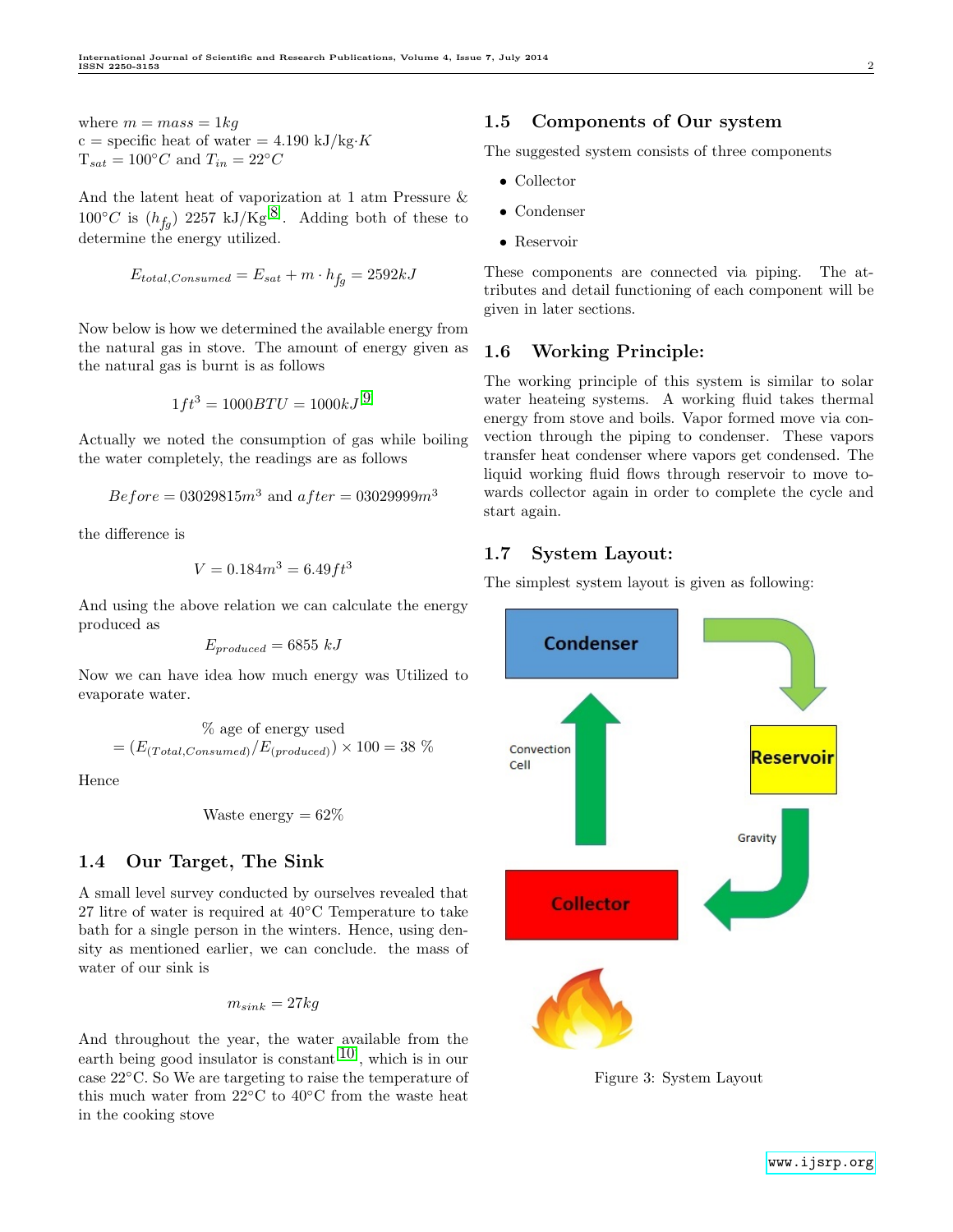The detailed description of each part and its application is given as following:

#### 1.7.1 Collector:

The collector, as shown in the figure 3, is a hollow structure. The working fluid from the reservoir flows in it it via gravity. It basically serves in two ways. Firstly its hollow cavity allows wokring fluid to pass through it and boils it using the waste heat in the stove. Secondly it serves as the support stand of the stove where the cooking pots are placed. The cross section view of our designed collector is given as following:



Figure 4: The cross section view of collector

#### 1.7.2 Condenser:

It is a heat exchanging component that condenses the vapors by rejecting its heat to water i.e. sink. The system demands that the height of the water reservoir(in other words condenser) must be higher than all other components so that we can ensure the flow of working fluid from condenser to all other components without requiring the external work done.

#### 1.7.3 Reservoir:

The reservoir is basically a tank that holds working fluid. It ensures that amount of fluid is available to the system.

#### 1.7.4 Piping:

Piping connect all components together. Piping will be insulated in between condenser and collector to minimize heat loss. In order to transfer maximum heat from source to sink there must be least possible turns/contours in the piping

#### 1.7.5 Working Fluid:

This section describes the criteria for selecting a working fluid and also a way to calculate the amount of working fluid required. At present we are proposing the water to be our working fluid because of the following characteristics

- Easily available for testing purpose
- Low Cost
- More Energy carrying capacity i.e. greater specific heat  $c_p$

The amount of working fluid required can be determined from the energy balance in the condenser.

$$
m_{wf} \cdot c_p \cdot (T_i - T_{eq}) = m_{sink} \cdot c_p \cdot (T_{eq} - T_{ii})
$$

Where  $T_{eq}$  is the thermal equilibrium temperature which would be  $40^{\circ}\text{C}$ ,  $T_i$  is the steam temperature, ideally  $100^{\circ}\text{C}$ and  $T_{ii}$  will the be initial sink temperature which would be 22◦C. Specific heat will vanish from the relation because it is same for the given scenario. And hence this is how we can determine the quantity of our working fluid required for our objective to be fulfilled.

#### 1.7.6 Auxiliary Components:

The valves may be required at different places to regulate the functionality of the system effectively.

## 2 Thermodynamic Cycle:

Following T-v diagram shows what is happening in the system thermodynamic-ally. Since we are not sure about suitable fluid for our system this diagram shows a general behavior of any fluid that might be used.



Figure 5: T-v diagram of the system

- **Process 1-2:** Constant pressure heat addition in collector.
- Process 2-3:Constant pressure heat rejection in condenser.

One thing is notice able that  $T_3$  is equal to  $T_1$ .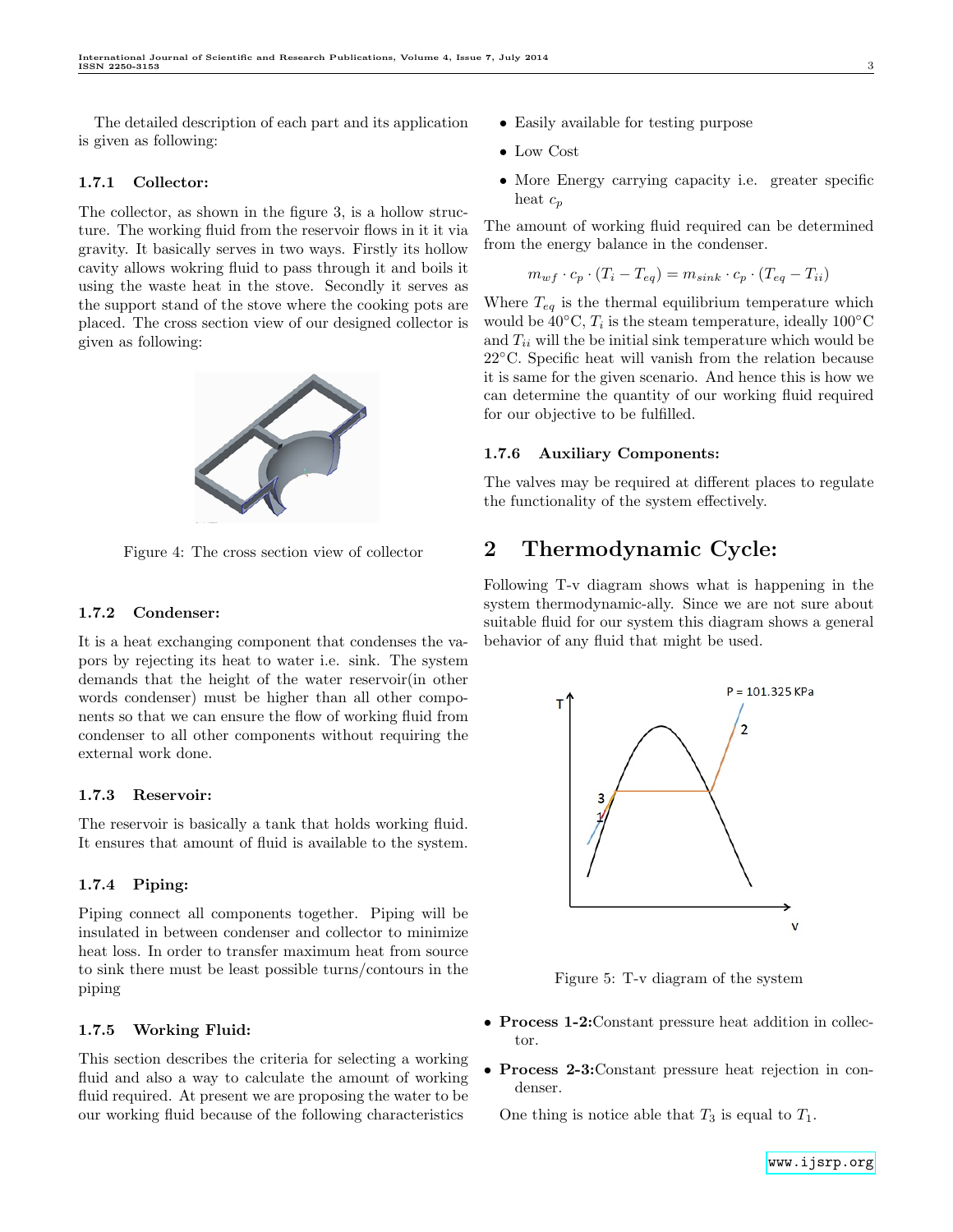# 3 Structural Integrity

In our potential design the boiler (collector) around the stove burner must be with as less as possible thickness in order to transfer the maximum heat. But the boiler is also serving as the supporting stand which may be then modeled as a cantilever beam, because one of its end is fixed while other with load of cooking pot. So it will be subjected to bending phenomena.

Also Being exposed to a high temperature and the constant loading this may be subjected to phenomena of Creep i.e A time dependent strain.



Figure 6: Cantilever Beam

## 4 Challenges & Future Aspects

Initially we are having the sink sufficient for only one person to take bath. However making the system hybrid by utilizing exactly similar system but the other source of heat, being the solar radiations, more water can be heated in lesser time.

Moreover Engineering Software Would be employed to Simulate our system under working conditions So that the functionality of the system is assured as well as the structural integrity is supplemented.

The other factors increasing the heat transfer would be studied as well i.e. Reducing the velocity at inlet of boiler, Using the internal fins and external fins in boiler & condenser respectively in order to enhance the heat transfer.

Moreover the selection of material for the components as well as the insulation for the piping is also another challenge to implement the maximum possible efficiency and keeping in mind safety standard

## 5 Conclusion

Since no law of physics is violated in the above discussion as well as the calculations made are rationale so it appears to be a promising effort to yield the required results efficiently once it has developed completely. It will also serve as a new field of study and an engineering application. As mentioned earlier it is based on waste heat and no workinput is employed so it will be a cheaper solution to water heating rather the gas fired water geyser.

## 6 Acknowledgment

This project is initiated as an undergraduate final year project at department of Mechanical Engineering, COM-SATS Institute of Information Technology, Sahiwal, supervised by Engr. Dr. Zahiruddin Shaikh. We are highly obliged to them for their support & guidance, as well as we are thankful to the work mentioned in the references.

# 7 Authors

This development research is a brain child of

• Saad Ali Saeed:

E-mail: er.saadali345@gmail.com

Research Interests:

Energy Recovery & Power Production, specially using MEMS/NEMS. Biomaterials & Biomechanics. Engineering Applications using Design & Simulation Software

• Ammar Aziz:

E-mail: ammaraziz1234@gmail.com Research Interests:

Energy Solutions Using Fluid Mechanics & Heat Transfer Approach. Aerodynamic Design Enhancment particularly at ultra high speeds

• Hassan Tariq:

E-mail: ht.hassan817@gmail.com

#### Research Interests:

Renewable Energies, Nanotechnology, Robotics & Automation

• Ali Raza:

E-mail: happyali1993@yahoo.com Research Interests: Heat & Mass Transfer Applications, Fluid Mechanics, Power Plants

All authors are undergraduate students of  $7<sup>th</sup>$  Semester, studying Mechanical Engineering program at Department of Mechanical Engineering, COMSATS institute of Information Technology, Sahiwal, Pakistan.